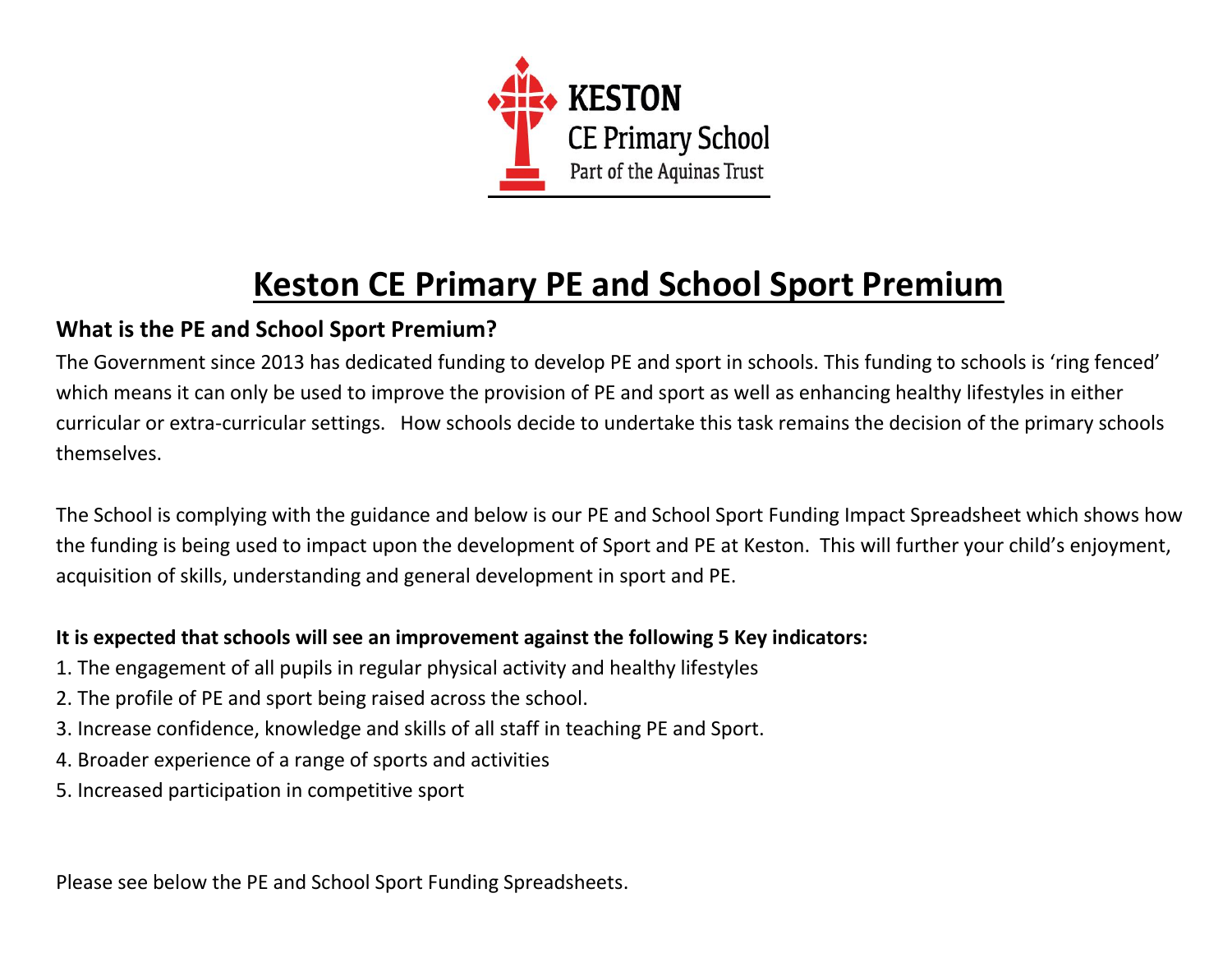### **PE and School Sport Funding 2020-21**

#### **Grant=£17,780**

| <b>Funding used</b>                                                                                                       | <b>Budget</b> | <b>Evidence</b>                                                                                                      | <b>Impact: Expected/Actual</b>                                                                                                                                                                                                                                                                                                                                                                                                           | Sustainability/Next                                                                        |
|---------------------------------------------------------------------------------------------------------------------------|---------------|----------------------------------------------------------------------------------------------------------------------|------------------------------------------------------------------------------------------------------------------------------------------------------------------------------------------------------------------------------------------------------------------------------------------------------------------------------------------------------------------------------------------------------------------------------------------|--------------------------------------------------------------------------------------------|
| for:                                                                                                                      |               |                                                                                                                      | <b>Key Indicator of spend</b>                                                                                                                                                                                                                                                                                                                                                                                                            | <b>Steps</b>                                                                               |
| <b>Competition Entries</b><br>for the school<br>games competition.<br>Football district<br>League                         | £200<br>£60   | Every competition available<br>to us, since the return to<br>school we have attended in<br>lots of different sports. | 4. broader experience of a range of sports and activities<br>5. increased participation in competitive sport<br>We have taken part in competitions in football, athletics and Tri-golf since<br>returning. I have tried to get as many children out to represent the school, which<br>has been hard because there have been less competitions. We have focused on<br>getting year 6 out as they have missed all the normal competitions. | Get back to as many<br>competitions as we can to<br>expose the children to<br>competition. |
| Staffing for the<br>competitions<br>throughout the<br>calendar year and<br>the coaching<br>leading up to<br>competitions. | £10,736.92    | Sports coach present at<br>every sporting event to help<br>progress the team while at<br>the event.                  | Trials enable the squad to perform well/win the small schools swimming<br>competition.                                                                                                                                                                                                                                                                                                                                                   |                                                                                            |
| Equipment                                                                                                                 |               |                                                                                                                      | 2. The profile of PE and sport being raised across the school.                                                                                                                                                                                                                                                                                                                                                                           |                                                                                            |
| <b>Foam Balls</b>                                                                                                         | £349.53       | Be used at break times and<br>lunch times.                                                                           | 1. The engagement of all pupils in regular physical activity and healthy lifestyles<br>To be able to keep active of a playtime and lunch time, for them to improve their<br>skills and keep them structured during a lunchtime.                                                                                                                                                                                                          |                                                                                            |
| Basketball hoop                                                                                                           | £44.95        | Used in break times and<br>during lessons.                                                                           | To help expose more children to different sports, to play in their own time. To<br>improve their knowledge of a new sport.                                                                                                                                                                                                                                                                                                               | Have a local community club<br>connection.                                                 |
| Speed stacking cups                                                                                                       | £104          | All pupils enjoyed and<br>reduced their time to stack<br>6 cups. Some progressed to<br>12                            | An inclusive sport to be introduced to all the pupils in health week. To be<br>continued to be used to improve hand eye coordination and to encourage<br>nonphysical sports.                                                                                                                                                                                                                                                             |                                                                                            |
| Vertical Jump                                                                                                             | £170          | Children been able to<br>practice their vertical jump.                                                               | To correctly measure and practice their vertical jump for competition. This can be<br>used when needed as is in a suitable place to be used whenever needed.                                                                                                                                                                                                                                                                             | To allow the children to<br>practice more often to<br>improve their results.               |
| Stop watches                                                                                                              | £96.65        | Children being able to time<br>each other's.                                                                         |                                                                                                                                                                                                                                                                                                                                                                                                                                          | To improve knowledge on<br>how to work them correctly.                                     |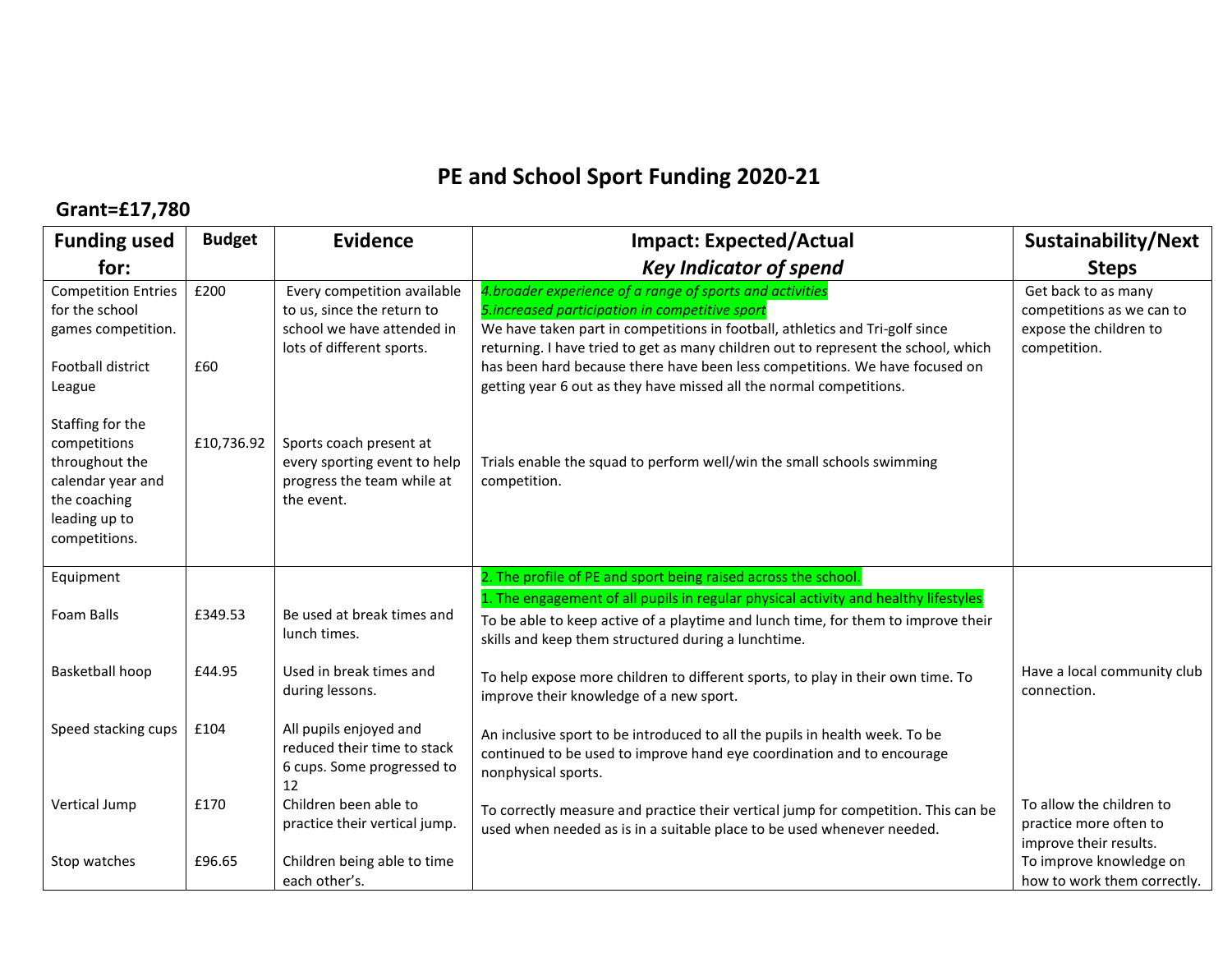| <b>PE Resources</b><br><b>External Interactive</b><br>Display Board-<br>Anomaly                                                  | £251.95<br>£3,493 | Re stocked some equipment<br>Display board out front of<br>the school for all the<br>children and parents to see<br>in the mornings and<br>afterschool.<br>Information displayed -<br>such as upcoming sporting<br>events. Activity videos on in<br>the mornings and after<br>school for the children to<br>copy and keep them<br>engaged before school.                         | Its allowed the flow of the lessons to work better with them being able to time<br>each other in pairs now. The improvement of self-working and team work has<br>hugely improved.<br>This allows us to continue with the different sports that we do within school. To re<br>promote the sports as the kids love to use new equipment.<br>1.the engagement of all pupils in regular physical activity and healthy lifestyles<br>2.the profile of PE and sport being raised across the school.<br>4. broader experience of a range of sports and activities<br>The board can advertise a variety of school events including dates, results of<br>competitions along with photos. Children can also participate in the displayed<br>sports activities while they wait to enter school. Teachers can also use the cross<br>curricular link which introduces games with a physical element. | Discontinue next year 2021<br>as the costs are not<br>proportionate to the<br>benefits      |  |
|----------------------------------------------------------------------------------------------------------------------------------|-------------------|----------------------------------------------------------------------------------------------------------------------------------------------------------------------------------------------------------------------------------------------------------------------------------------------------------------------------------------------------------------------------------|-----------------------------------------------------------------------------------------------------------------------------------------------------------------------------------------------------------------------------------------------------------------------------------------------------------------------------------------------------------------------------------------------------------------------------------------------------------------------------------------------------------------------------------------------------------------------------------------------------------------------------------------------------------------------------------------------------------------------------------------------------------------------------------------------------------------------------------------------------------------------------------------|---------------------------------------------------------------------------------------------|--|
| <b>KS1 Trim trail</b>                                                                                                            | £1586             | Trim trail needed<br>replacements, due to wear<br>and tear.                                                                                                                                                                                                                                                                                                                      | 1.the engagement of all pupils in regular physical activity and healthy lifestyles<br>The trim trail allows children to play on it during their breaks throughout the day.<br>Keeps them focused on having fun while always using different core skills such as<br>balance. This is also structured play and can be taken into account with the 1 hour<br>of activity daily.                                                                                                                                                                                                                                                                                                                                                                                                                                                                                                            | Continue to use during<br>breaks and maintain the<br>repairs, which have been<br>done.      |  |
| <b>Health Week</b><br>Magic road show<br>Archery<br>Life bus<br><b>First Aid</b><br><b>Mindfulness</b>                           | £661              | Every child in the school<br>participated in these events.<br>Improving knowledge of<br>first aid to be able to help<br>people if someone was<br>injured. Everyone took part<br>in archery, which is not<br>something you can just do<br>on your own, so we exposed<br>them to a new sport.<br>Improve knowledge on first<br>aid to help them feel<br>confident on basic skills. | 1. The engagement of all pupils in regular physical activity and healthy lifestyles 4.<br>Broader experience of a range of sports and activities.<br>Introduce pupils to new sports and educate them in different areas such as<br>healthy living, archery. We now have new links with different outside providers.<br>First aid workshops to build knowledge and skills required for everyday life.<br>Building a positive strong mental health.<br>Mindfulness has helped impact the children by helping them to discover ways in<br>how to relax. This is very important especially this year where it's been more<br>stressful, with the uncertainty of covid.                                                                                                                                                                                                                      | To continue to progress<br>their first aid knowledge<br>throughout their time at<br>school. |  |
| <b>Total Spend</b>                                                                                                               | £17,650           |                                                                                                                                                                                                                                                                                                                                                                                  |                                                                                                                                                                                                                                                                                                                                                                                                                                                                                                                                                                                                                                                                                                                                                                                                                                                                                         |                                                                                             |  |
| 86% of current Y6 pupils swim competently, using a range of strokes confidently and proficiently over a distance of at least 25m |                   |                                                                                                                                                                                                                                                                                                                                                                                  |                                                                                                                                                                                                                                                                                                                                                                                                                                                                                                                                                                                                                                                                                                                                                                                                                                                                                         |                                                                                             |  |
| 0% of current Y6 pupils who participated in Top Up swimming in Y5 . No pupils participated in top-up swimming 2021 due to Covid. |                   |                                                                                                                                                                                                                                                                                                                                                                                  |                                                                                                                                                                                                                                                                                                                                                                                                                                                                                                                                                                                                                                                                                                                                                                                                                                                                                         |                                                                                             |  |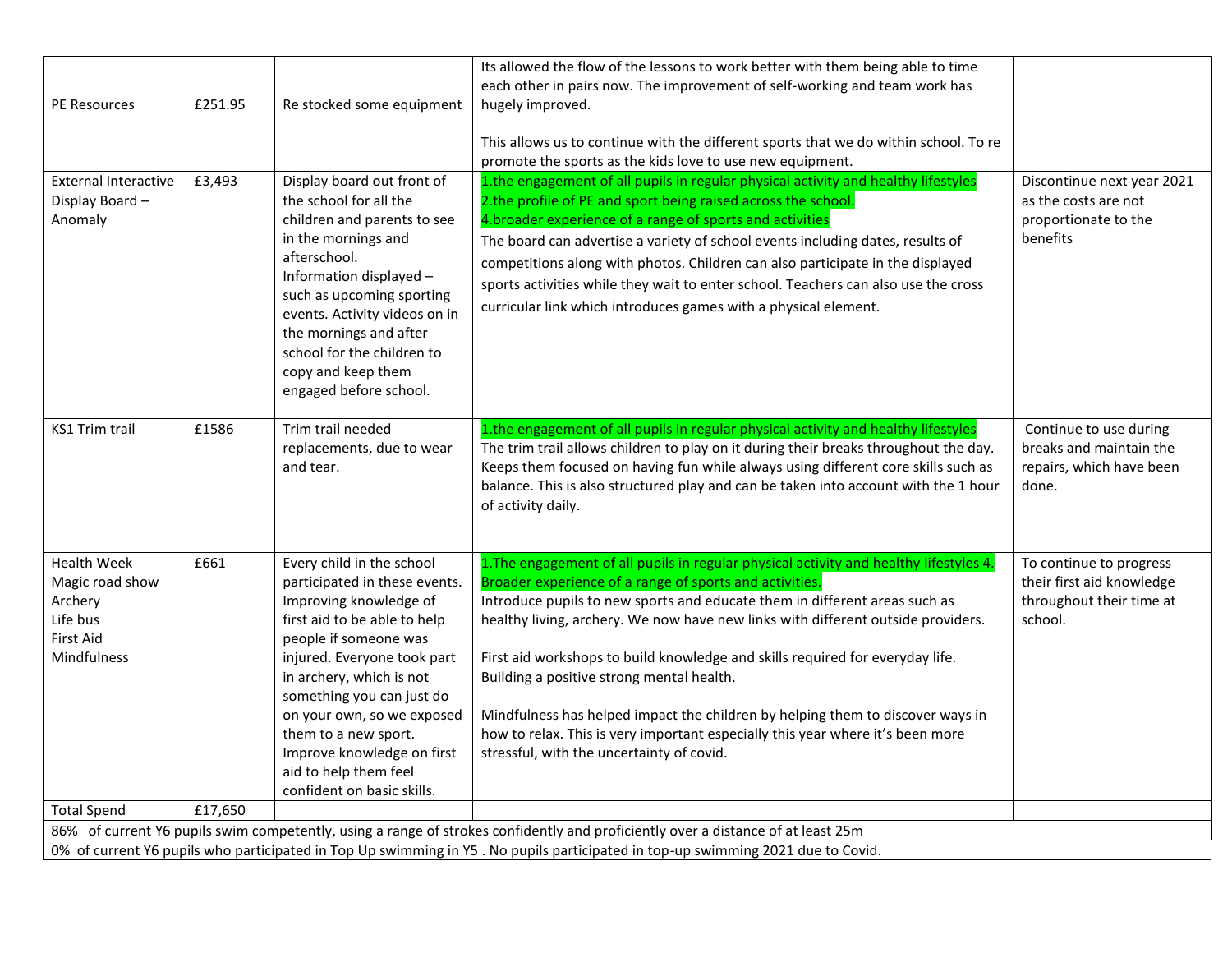## **PE and School Sport Funding 2019-20**

### **Grant=£17,780**

| <b>Funding used</b>                                                                                                                                 | <b>Budget</b>   | <b>Evidence</b>                                                                                                                                                                                                                                                     | <b>Impact: Expected/Actual</b>                                                                                                                                                                                                                                                                                                                                                                                                                                                                                                                                              | Sustainability/Next                                                                                                                                                     |
|-----------------------------------------------------------------------------------------------------------------------------------------------------|-----------------|---------------------------------------------------------------------------------------------------------------------------------------------------------------------------------------------------------------------------------------------------------------------|-----------------------------------------------------------------------------------------------------------------------------------------------------------------------------------------------------------------------------------------------------------------------------------------------------------------------------------------------------------------------------------------------------------------------------------------------------------------------------------------------------------------------------------------------------------------------------|-------------------------------------------------------------------------------------------------------------------------------------------------------------------------|
| for:                                                                                                                                                |                 |                                                                                                                                                                                                                                                                     | <b>Key Indicator of spend</b>                                                                                                                                                                                                                                                                                                                                                                                                                                                                                                                                               | <b>Steps</b>                                                                                                                                                            |
| <b>Competition Entries</b><br>for the school<br>games competition.<br><b>Bromley primary</b><br>school cross<br>country                             | £550<br>£144    | High participation rate in<br>competitions is sustained.<br>KS2 76% represented the<br>school, 75% of Y5/6 children<br>have represented the<br>school.<br>Achieved Gold school games                                                                                | 4. broader experience of a range of sports and activities<br>5. increased participation in competitive sport<br>76% of children to March 2020 took part in sporting competitions. Although<br>events were planned from March this was not possible due to Covid.<br>With coaching prior to event, they will perform at a higher level. Increase<br>confidence. Influence others in the school to see possibilities and further the<br>sporting ethos/vision of the school.                                                                                                  | Enter next year to see the<br>progression of the runners,<br>to see if they can beat<br>previous year score.<br>Track participation of<br>individuals to inspire others |
| Staffing for the<br>competitions<br>throughout the<br>calendar year and<br>the coaching<br>leading up to<br>competitions.<br>Biggin Hill Pool hire. | £11,832<br>£150 | award for the 4 <sup>th</sup> year<br>running.<br>Sports coach present at<br>every sporting event to help<br>progress the team while at<br>the event.<br>Held the swimming trials, to<br>be able to pick the team.<br>Third in the small school<br>swimming finals. | Provision of a dedicated sports teacher to teach some of the curriculum sport,<br>provide training and advice to teachers as well as fostering outdoor learning and<br>competitions and after-school clubs.<br>Continue High participation levels in the BPSCCA races Y3/4 and Y5/6.<br>Unfortunately due to Covid only the Y5/6 cross country took place.<br>To enter the maximum competitions as possible to expose as many children as<br>possible to a broad range of sports.<br>Trials enable the squad to perform well/win the small schools swimming<br>competition. |                                                                                                                                                                         |
| Equipment<br>Foam Balls                                                                                                                             | £21.14          | Be used at break times and<br>lunch times.                                                                                                                                                                                                                          | 2. The profile of PE and sport being raised across the school.<br>1. The engagement of all pupils in regular physical activity and healthy lifestyles<br>To be able to keep active of a playtime and lunch time, for them to improve their<br>skills and keep them structured during a lunchtime.                                                                                                                                                                                                                                                                           |                                                                                                                                                                         |
| <b>Medals for Cross</b><br>country                                                                                                                  | £18.25          | Recognition for participating                                                                                                                                                                                                                                       | Encouragement and recognition of pupils achievements.                                                                                                                                                                                                                                                                                                                                                                                                                                                                                                                       |                                                                                                                                                                         |
| Speed stacking cups                                                                                                                                 | £71.94          | All pupils enjoyed and<br>reduced their time to stack<br>6 cups. Some progressed to<br>12!                                                                                                                                                                          | An inclusive sport to be introduced to all the pupils in health week. To be<br>continued to be used to improve hand eye coordination and to encourage non<br>physical sports.                                                                                                                                                                                                                                                                                                                                                                                               |                                                                                                                                                                         |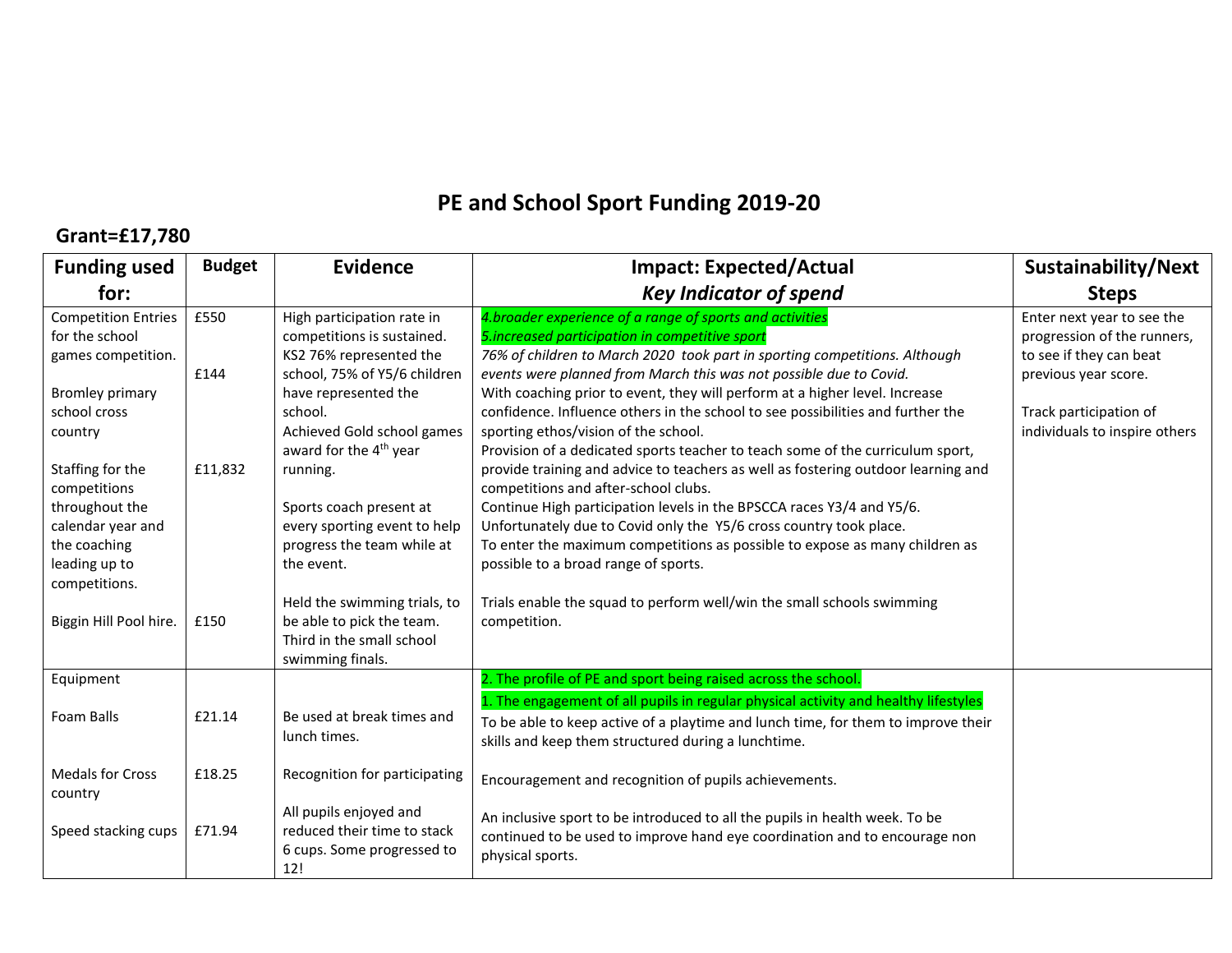| <b>External Interactive</b><br>Display Board -<br>Anomaly                                                                         | £3,493                                    | Display board out front of<br>the school for all the<br>children and parents to see<br>in the mornings and<br>afterschool.<br>Information displayed -<br>such as upcoming sporting<br>events. Activity videos on in<br>the mornings and after<br>school for the children to<br>copy and keep them<br>engaged before school.                                                                          | 1.the engagement of all pupils in regular physical activity and healthy lifestyles<br>2.the profile of PE and sport being raised across the school.<br>4. broader experience of a range of sports and activities<br>The board can advertise a variety of school events including dates, results of<br>competitions along with photos. Children can also participate in the displayed<br>sports activities while they wait to enter school. Teachers can also use the cross<br>curricular link which introduces games with a physical element. | Discontinue next year 2021<br>as the costs are not<br>proportionate to the<br>benefits                                                                                                                                     |
|-----------------------------------------------------------------------------------------------------------------------------------|-------------------------------------------|------------------------------------------------------------------------------------------------------------------------------------------------------------------------------------------------------------------------------------------------------------------------------------------------------------------------------------------------------------------------------------------------------|-----------------------------------------------------------------------------------------------------------------------------------------------------------------------------------------------------------------------------------------------------------------------------------------------------------------------------------------------------------------------------------------------------------------------------------------------------------------------------------------------------------------------------------------------|----------------------------------------------------------------------------------------------------------------------------------------------------------------------------------------------------------------------------|
| <b>Health Week</b><br><b>Activities</b><br>Kaiigashii<br>Sportacus<br>Nourish<br>Life Education<br>First Aid Workshop             | £140<br>£160<br>£76.41<br>£800<br>£315.00 | Every child in the school<br>participated in these events.<br>Improving knowledge of<br>first aid to be able to help<br>people if someone was<br>injured. A karate instructor<br>taught all pupils basic<br>moves: exposing all pupils to<br>a new skill. Nourish held a<br>workshop explaining a<br>balanced meal. The children<br>made a healthy fruit kebab<br>with sugar free chocolate<br>cake. | 1. The engagement of all pupils in regular physical activity and healthy lifestyles<br>4. Broader experience of a range of sports and activities.<br>Introduce pupils to new sports and educate them in different areas such as<br>healthy living, karate, dodgeball and cooking. We now have new links with<br>different outside providers. As a result a school Karate club has begun.<br>First aid workshops to build knowledge and skills required for everyday life.<br>Building a positive strong mental health.                        | The children transfer<br>learning to everyday life.<br>New links with clubs and<br>experts for future<br>training/sessions.<br>To continue to progress<br>their first aid knowledge<br>throughout their time at<br>school. |
| <b>Total Spend</b>                                                                                                                | £17,780                                   |                                                                                                                                                                                                                                                                                                                                                                                                      |                                                                                                                                                                                                                                                                                                                                                                                                                                                                                                                                               |                                                                                                                                                                                                                            |
| 94% of Y6 pupils (2019-20)swim competently, using a range of strokes confidently and proficiently over a distance of at least 25m |                                           |                                                                                                                                                                                                                                                                                                                                                                                                      |                                                                                                                                                                                                                                                                                                                                                                                                                                                                                                                                               |                                                                                                                                                                                                                            |
|                                                                                                                                   |                                           |                                                                                                                                                                                                                                                                                                                                                                                                      | 0% of current Y6 pupils participated in Top Up swimming in Y5. No pupils participated in top-up swimming 2020 due to Covid.                                                                                                                                                                                                                                                                                                                                                                                                                   |                                                                                                                                                                                                                            |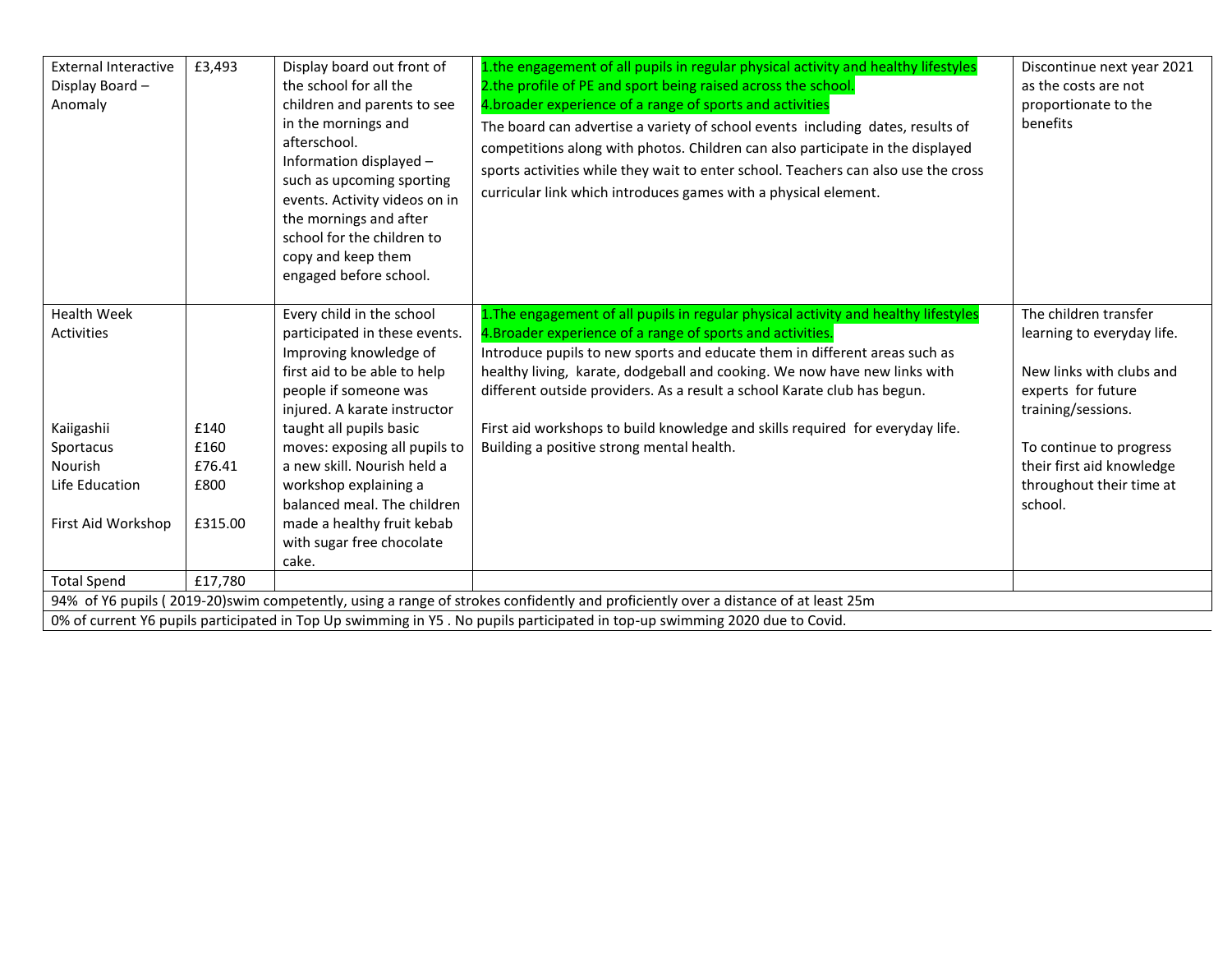### **PE and School Sport Funding 2018-19**

#### **Grant=£17,810**

| <b>Funding used</b>                                                | <b>Budget</b> | <b>Evidence</b>                                                                                                                                                                                                                                                                                                                                                         | <b>Impact: Expected/Actual</b>                                                                                                                                                                                                                                                                                                   | Sustainability/Next                                                                                          |
|--------------------------------------------------------------------|---------------|-------------------------------------------------------------------------------------------------------------------------------------------------------------------------------------------------------------------------------------------------------------------------------------------------------------------------------------------------------------------------|----------------------------------------------------------------------------------------------------------------------------------------------------------------------------------------------------------------------------------------------------------------------------------------------------------------------------------|--------------------------------------------------------------------------------------------------------------|
| for:                                                               |               |                                                                                                                                                                                                                                                                                                                                                                         | <b>Key Indicator of spend</b>                                                                                                                                                                                                                                                                                                    | <b>Steps</b>                                                                                                 |
| Coach hire for Cross<br>country event                              | £220          | Coach to us to and from<br>the venue.                                                                                                                                                                                                                                                                                                                                   | 1.the engagement of all pupils in regular physical activity and healthy lifestyles<br>5. increased participation in competitive sport<br>Pupils participated in a competitive cross country event within the trust.                                                                                                              | Enter/ run more competitions<br>within the trust to raise the<br>profile of sport.                           |
| Orienteering                                                       | £1,480        | Lesson plans and<br>equipment to be able to<br>teach orienteering.<br>Electronic maps and<br>software to be able to<br>change where the<br>plaques are located.<br>KS2 had experienced a<br>few of the lessons, to<br>give them and little<br>taster of what is going to<br>happen in the next year<br>where all classes will<br>experience a block of<br>Orienteering. | 2. The profile of PE and sport being raised across the school.<br>3. Increase confidence, knowledge and skills of all staff in teaching PE and Sport<br>4. Broader experience of a range of sports and activities<br>Mapping of the school with destinations for the plaques and lesson plans. CPD<br>provided for the teachers. | To as a school use orienteering in<br>a more cross curricular way, to<br>increase more active learning.      |
| <b>Competition Entries</b><br>for the school<br>games competition. | £550          | High participation rate in<br>competitions is<br>sustained. KS2 68%<br>represented the school,                                                                                                                                                                                                                                                                          | 4. broader experience of a range of sports and activities<br>5. increased participation in competitive sport<br>56% of children have currently taken part in sporting competitions.<br>With coaching prior to event they will perform at a higher level. Increase                                                                | Enter next year to see the<br>progression of the runners, to see<br>if they can beat previous year<br>score. |
| <b>Bromley primary</b><br>school cross<br>country                  | £144          | 80% of Y5/6 children<br>have represented the<br>school.<br>Achieved Gold school<br>games award for the 4 <sup>th</sup><br>year running.                                                                                                                                                                                                                                 | confidence. Influence others in the school to see possibilities and further the<br>sporting ethos/vision of the school.<br>Highest participation levels in the y3/4 BPSCCA races, which allowed us to enter<br>the teams and the small schools cup for the first time in a few years.                                            | Track participation of individuals<br>to inspire those not competed to<br>do so.                             |
| Staffing for the<br>competitions                                   | £1530         | Sports coach present at<br>every sporting event to                                                                                                                                                                                                                                                                                                                      | Able to enter as much competition as possible to expose as many children as<br>possible in a broad range of sports.                                                                                                                                                                                                              |                                                                                                              |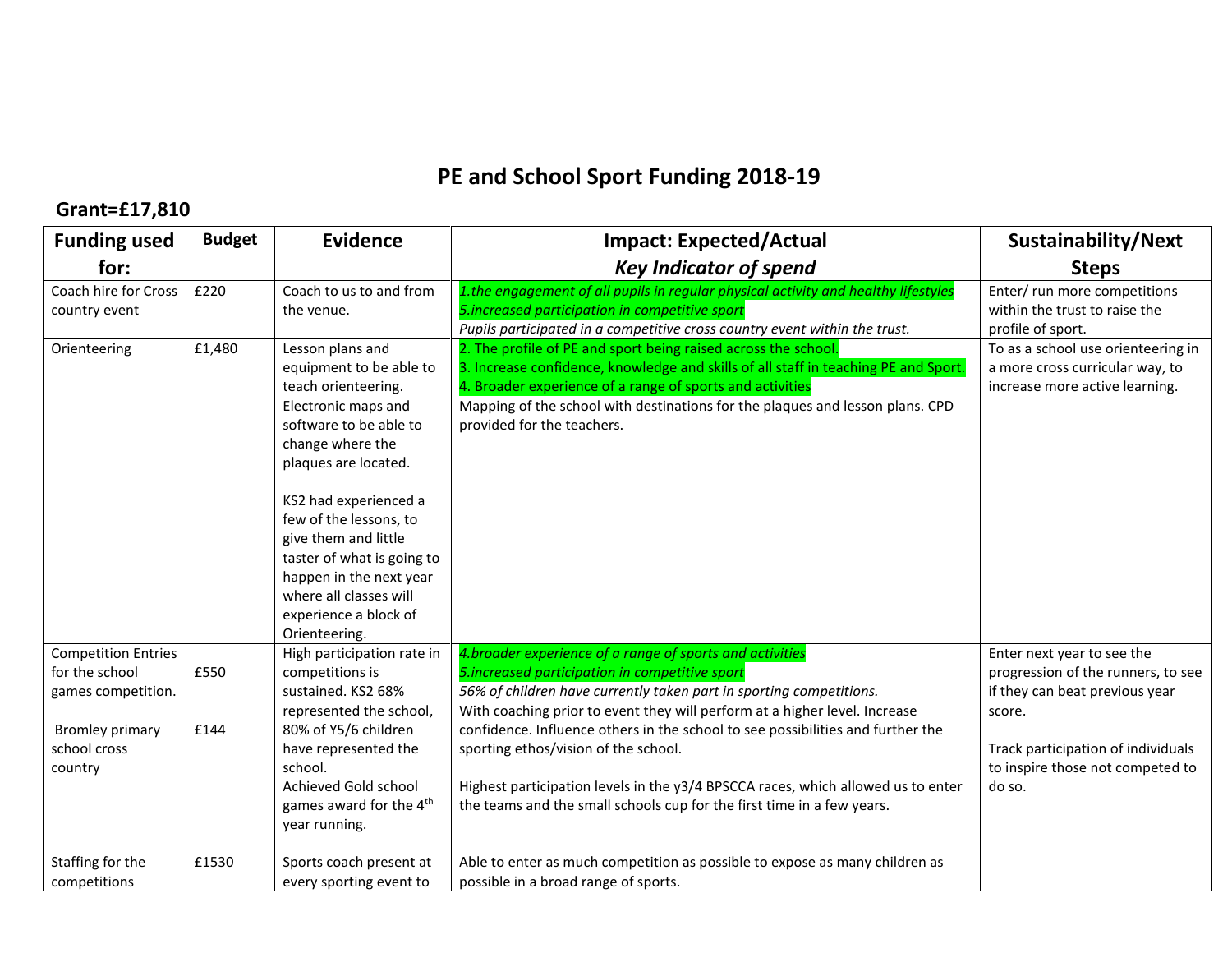| throughout the                                           |         | help progress the team                                                                                                                                                                                |                                                                                                                                                                                                                                                                                                                                                                                                                                              |                                                                                                                                                         |
|----------------------------------------------------------|---------|-------------------------------------------------------------------------------------------------------------------------------------------------------------------------------------------------------|----------------------------------------------------------------------------------------------------------------------------------------------------------------------------------------------------------------------------------------------------------------------------------------------------------------------------------------------------------------------------------------------------------------------------------------------|---------------------------------------------------------------------------------------------------------------------------------------------------------|
| calendar year.                                           |         | while at the event.                                                                                                                                                                                   |                                                                                                                                                                                                                                                                                                                                                                                                                                              |                                                                                                                                                         |
|                                                          |         |                                                                                                                                                                                                       |                                                                                                                                                                                                                                                                                                                                                                                                                                              |                                                                                                                                                         |
| Biggin Hill Pool hire.                                   | £135    | Held the swimming<br>trials, to be able to pick<br>the team. Won the small<br>school swimming finals.                                                                                                 | From having the trials this allowed us to win the small schools swimming<br>competition.                                                                                                                                                                                                                                                                                                                                                     |                                                                                                                                                         |
| Smoothie Bike                                            | £1,239  | Smoothie bike in school<br>colours, to use whenever<br>we want too.<br>Y2 and Y6 used the<br>smoothie bike<br>throughout the health<br>week. Will happen every<br>year without a cost from<br>now on. | 1.the engagement of all pupils in regular physical activity and healthy lifestyles<br>3. increase confidence, knowledge and skills of all staff in teaching PE and Sport.<br>To increase the range of knowledge of fruits, also to engage in more physical<br>activity. Children can use throughout the year to increase the amount of fruit<br>they are eating; teachers can go through the benefits of smoothies and what<br>goes in them. | Don't have to hire one through a<br>company so are saving in cost in<br>the long run.                                                                   |
| Equipment                                                | £2,375  | Gym Mats - Gymnastics<br>in the school has<br>become more<br>professional and the<br>standard has improved<br>due to having a bigger<br>gym floor for gymnast to<br>perform routines and<br>practice. | 2. The profile of PE and sport being raised across the school.<br>4. broader experience of a range of sports and activities<br>The gym mats have given more floor space to be able to perform gymnastics<br>routines to a higher standard, raise the profile of gymnastics.                                                                                                                                                                  | Gym mats will be able to be used<br>for years to come, just keep<br>looked after and get them<br>checked.                                               |
| New Age Kurling                                          | £250.96 | New Age Kurling -<br>Children got exposed to<br>a new sport, to broaden<br>their range of sports<br>they had tried.                                                                                   | Went to a competition for the first time for new age kurling, need a set to be<br>able to use in school to then expose the rest of the children that didn't go to the<br>competition.                                                                                                                                                                                                                                                        | Teach more of this before the<br>competition next year so are<br>more prepared. Have our own<br>equipment so could run little<br>games between classes. |
| <b>External Interactive</b><br>Display Board-<br>Anomaly | £3,493  | Display board out front<br>of the school for all the<br>children and parents to                                                                                                                       | 1.the engagement of all pupils in regular physical activity and healthy lifestyles<br>2.the profile of PE and sport being raised across the school.<br>4. broader experience of a range of sports and activities                                                                                                                                                                                                                             | Use for morning activity classes<br>that the children can copy.                                                                                         |
|                                                          |         | see in the mornings and<br>afterschool.<br>Information being                                                                                                                                          | The board can advertise anything you want on it including term dates, upcoming<br>dates and things happening. It also has the capacity to have sports activities on<br>for the children to be able to do in the mornings. Can also use the cross                                                                                                                                                                                             | Promote healthy eating and<br>activities, use for the next 3<br>years.                                                                                  |
|                                                          |         | displayed for the school<br>information - such as<br>upcoming sporting<br>events. Activity videos<br>on in the mornings and                                                                           | curricular link which it has different subject games on it, to allow to use during a<br>lesson if you want to get a physical element in to it also.                                                                                                                                                                                                                                                                                          | Audit how many children use it in<br>the morning and parents that<br>read it.                                                                           |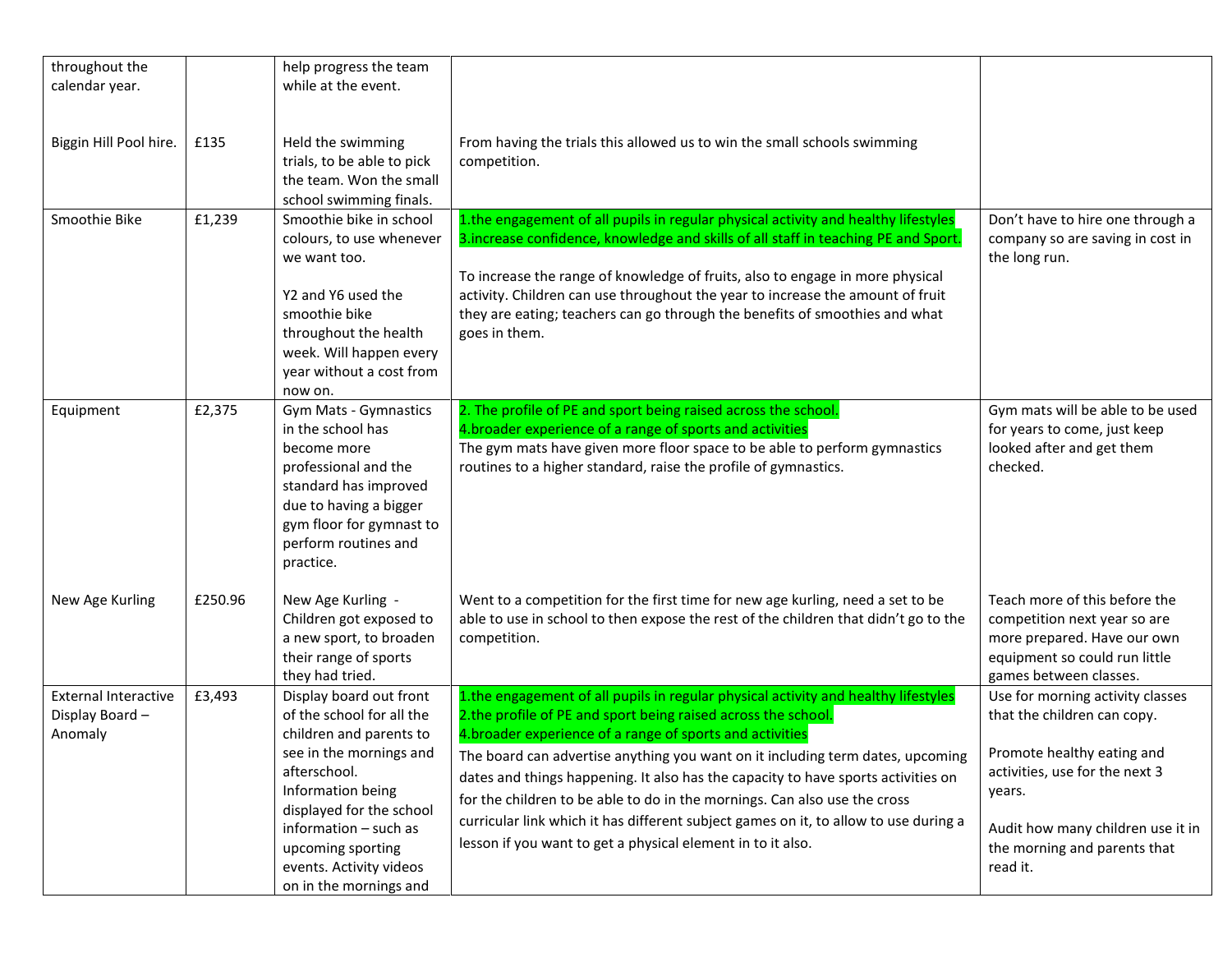|                                  |        | after school for the<br>children to copy and<br>keep them engaged                                                                                                                                                                                                                                                                                                                                                             |                                                                                                                                                                                                                                                                                                                                                                                                                                                                                                                                                                                                  |                                                                                                                          |
|----------------------------------|--------|-------------------------------------------------------------------------------------------------------------------------------------------------------------------------------------------------------------------------------------------------------------------------------------------------------------------------------------------------------------------------------------------------------------------------------|--------------------------------------------------------------------------------------------------------------------------------------------------------------------------------------------------------------------------------------------------------------------------------------------------------------------------------------------------------------------------------------------------------------------------------------------------------------------------------------------------------------------------------------------------------------------------------------------------|--------------------------------------------------------------------------------------------------------------------------|
|                                  |        | before school.                                                                                                                                                                                                                                                                                                                                                                                                                |                                                                                                                                                                                                                                                                                                                                                                                                                                                                                                                                                                                                  |                                                                                                                          |
| <b>Health Week</b><br>Activities | £2,300 | Life Bus, First Aid<br>Workshops, Yoga and<br>Supermoovers.<br>Every child in the school<br>participated in these<br>events. Improving<br>knowledge of first aid to<br>be able to help people if<br>someone was injured.<br>Had a professional<br>football skills person<br>come in and teach<br>children some basic<br>football skills. Yoga for<br>all the children which is<br>good for mental health<br>and how to relax. | 1. The engagement of all pupils in regular physical activity and healthy lifestyles<br>4. Broader experience of a range of sports and activities.<br>Introduce pupils to new sports and educate them in different areas such as life<br>bus, yoga and supermoovers. Also in first aid workshops which they can use in<br>everyday life if they need to. Building a positive strong mental health.                                                                                                                                                                                                | The children can use what they<br>learnt in everyday life.<br>New links with the school for<br>future training/sessions. |
| AfPE Membership                  | £93    | Membership for another<br>year.<br>Maintain the high<br>standard of PE<br>throughout the school<br>by keeping up to date<br>with new initiatives on<br>the AfPE website.                                                                                                                                                                                                                                                      | 2. the profile of PE and sport being raised across the school.<br>3. increase confidence, knowledge and skills of all staff in teaching PE and Sport.<br>Keep up to date with latest developments. Self-evaluation will gives in-depth<br>analysis and future development requirements -                                                                                                                                                                                                                                                                                                         | Keep abreast of national<br>developments                                                                                 |
| Astro turf                       | £4000  | Out the front of the<br>school in front of the<br>new Interactive board.<br>Activity videos on in the<br>mornings and after<br>school for the children to<br>copy and keep them<br>engaged before school.<br>A space that can be used<br>all year round, mornings,<br>lunch times and<br>afterschool.                                                                                                                         | 1.the engagement of all pupils in regular physical activity and healthy lifestyles<br>2.the profile of PE and sport being raised across the school.<br>3. increase confidence, knowledge and skills of all staff in teaching PE and Sport.<br>4. broader experience of a range of sports and activities<br>The astro has allowed the children to use the full extent of the interative board<br>out the front of the school. Has increased the profile of PE across the school as<br>it's what everyone can see as you walk in. Another available space for physical<br>activities to happen on. | The use of the astro for years to<br>come, just keep maintain once<br>laid.                                              |